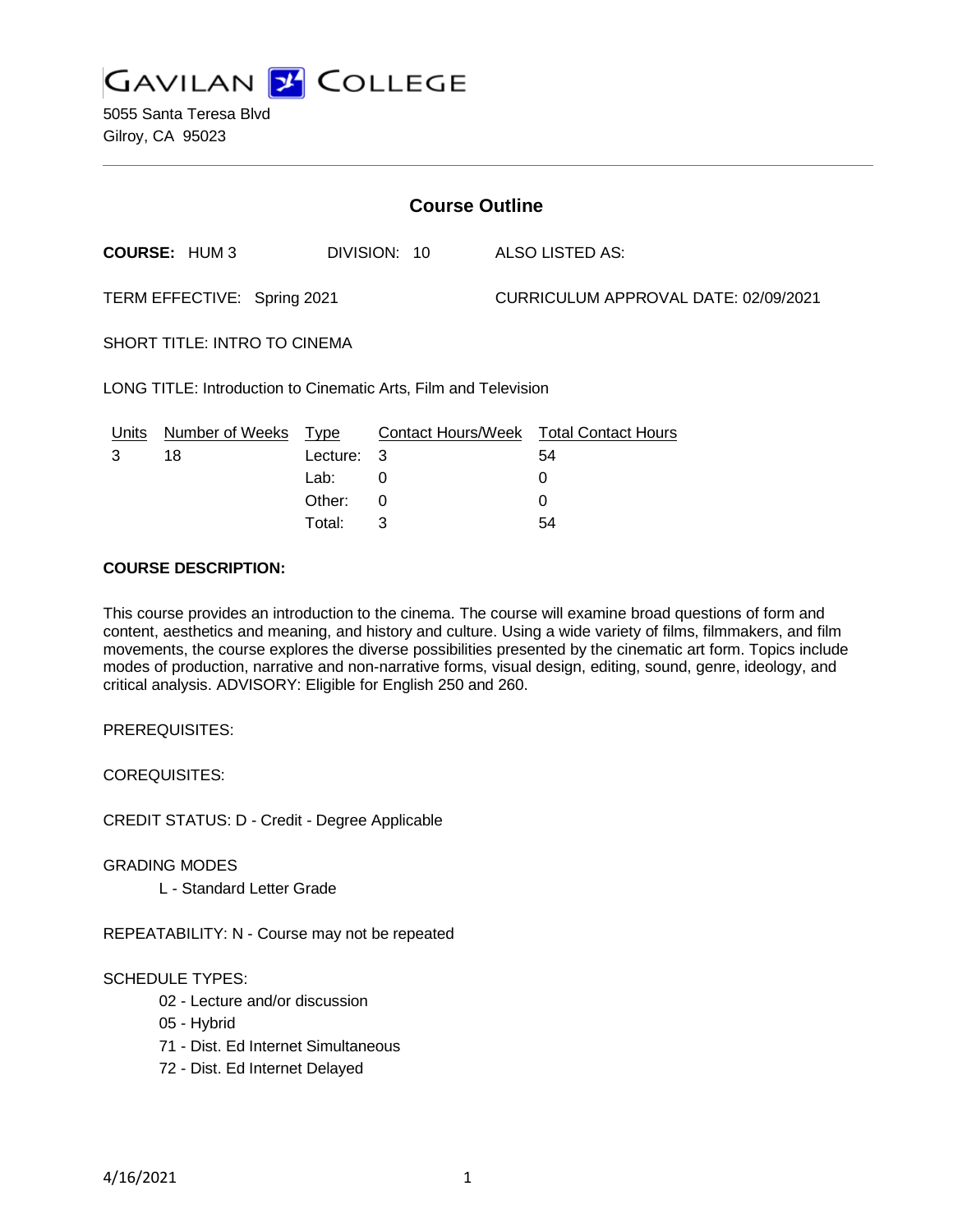# **STUDENT LEARNING OUTCOMES:**

1. Critically analyze film and television as a technology, business, cultural production/artifact, entertainment medium and art form.

Measure of assessment: Written reports and in-class discussions.

Year assessed, or planned year of assessment: 2013

2. Students will learn to analyze and interpret film and electronic media using film-specific language. Measure of assessment: Written research paper and in-class discussions. Year assessed, or planned year of assessment: 2013

3. Demonstrate visual literacy through the application of the analytical tools of categories, theories and ideologies to understand the cinematic arts? complex role and function in society. Measure of assessment: Written reports and in-class discussion. Year assessed, or planned year of assessment: 2013

4. Demonstrate a recognition, description and analysis of formal aesthetics elements of the cinematic arts. Measure of assessment: Written exams and in-class discussion Year assessed, or planned year of assessment: 2013

5. Prepare analytical essays regarding the technical, aesthetic, and cultural aspects of the cinematic arts Measure of assessment: Written paper.

Year assessed, or planned year of assessment: 2013

# **CONTENT, STUDENT PERFORMANCE OBJECTIVES, OUT-OF-CLASS ASSIGNMENTS**

Curriculum Approval Date: 02/09/2021

# **DE MODIFICATION ONLY**

3 HOURS

CONTENT: Class Orientation. Syllabus & Course Schedule. Early film history: the inventions and inventors that lead to the first motion

pictures. The Silent Film Era. George Melies; "A Trip to the Moon." Edwin Porter; "The Great Train Robbery."

STUDENT PERFORMANCE OBJECTIVES: Recognize early film history and the major filmmaking terms.

OUT OF CLASS ASSIGNMENTS:

Read assigned chapters and other supplemental readings.

3 HOURS

CONTENT: The Silent Film Era. Childhood of a New Medium and Art Form, illusion of movement, novelty of motion, telling stories through staged and filmed pantomime, and increasing films to feature length. D.W. Griffith's "The Birth of a Nation" and "Intolerance."

STUDENT PERFORMANCE OBJECTIVES:

Recognize D.W. Griffith's accomplishments and his major works.

OUT OF CLASS ASSIGNMENTS: Read assigned chapters and other supplemental material provided.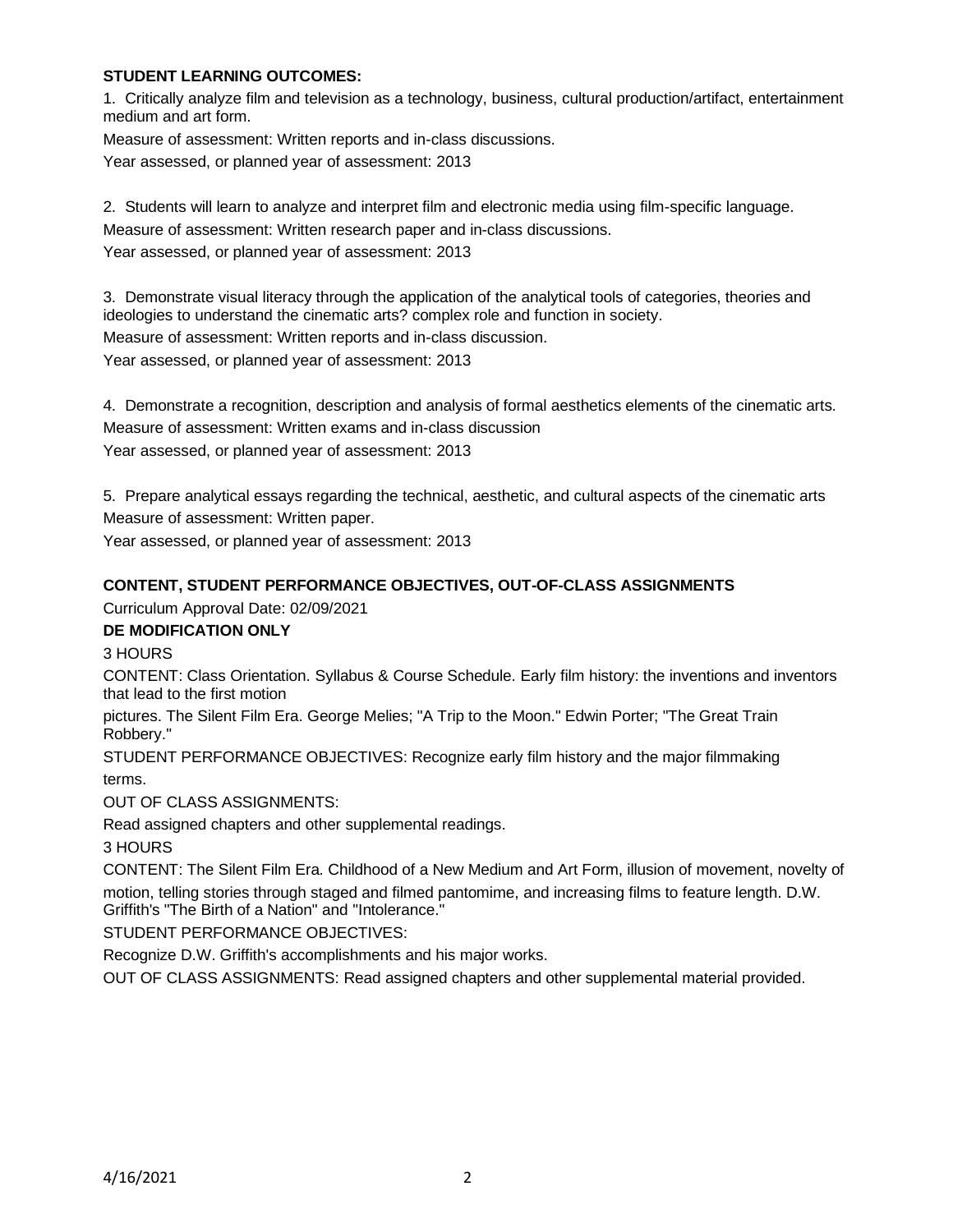# 3 HOURS

CONTENT: The Silent Era Develops -

movies become big business major directors and their films, popular genres. The Silent Comedians: Chaplin, Keaton, Lloyd, Langdon, Sennett, and Laurel & Hardy. "Modern Times," "The General," and "Steamboat Bill, Jr."

STUDENT PERFORMANCE OBJECTIVES: Recognize the Silent Comedians and their works.

OUT OF CLASS ASSIGNMENTS: Read assigned chapters and other supplemental material provided. 3 HOURS

CONTENT: Sound Comes to the Movies, 1927-1935. Technological & economic problems, aesthetic differences, evolution of technique. "It Happened One Night."

STUDENT PERFORMANCE OBJECTIVES: Recognize the

changes in the cinema due to the advent of sound.

OUT OF CLASS ASSIGNMENTS: Read assigned chapters and other supplemental material provided. 3 HOURS

CONTENT: Hollywood in the 30's - the industry,

censorship, self- regulation, pressure groups, emergent genres, major directors. The Western. "Stagecoach" STUDENT PERFORMANCE OBJECTIVES: Recognize the trends of the Hollywood studio system in the 1930's. Recognize the genre of the Western.

OUT OF CLASS ASSIGNMENTS: Read assigned chapters and other supplemental material provided. 3 HOURS

CONTENT: Hollywood in the 40's - film noir, realism,

liberalism, communism, and anticommunism; house un-American activities committee and blacklisting, perception of/contribution by women & minorities. "The Maltese Falcon"

STUDENT PERFORMANCE

OBJECTIVES: Recognize the trends of the Hollywood studio system in the 1940's. Recognize the genre of The Film Noir.

OUT OF CLASS ASSIGNMENTS: Read assigned chapters and other supplemental material

provided.

3 HOURS

CONTENT: Film Technology: Image and Sound - the lens, the camera, the film, sound, editing, mixing, special effects, projection. Art and technology, the lens, the camera, filmstock,

the soundtrack, post- production, projection. Orson Wells' "Citizen Kane."

STUDENT PERFORMANCE OBJECTIVES: Recognize the technological developments of the era, especially as they pertain to "Citizen

Kane."

OUT OF CLASS ASSIGNMENTS: Read assigned chapters and other supplemental material provided. 3 HOURS

CONTENT: Feature Films as an Art Form and as a Craft -acting, directing, cinematic

composition, production design, editing, special effects. Hitchcock's "Rear Window."

STUDENT PERFORMANCE OBJECTIVES: Recognize the craft of filmmaking.

OUT OF CLASS ASSIGNMENTS: Create Storyboard,

Shot List, and Outlines for student films

3 HOURS

OUT OF CLASS ASSIGNMENTS: Prepare for and take MIDTERM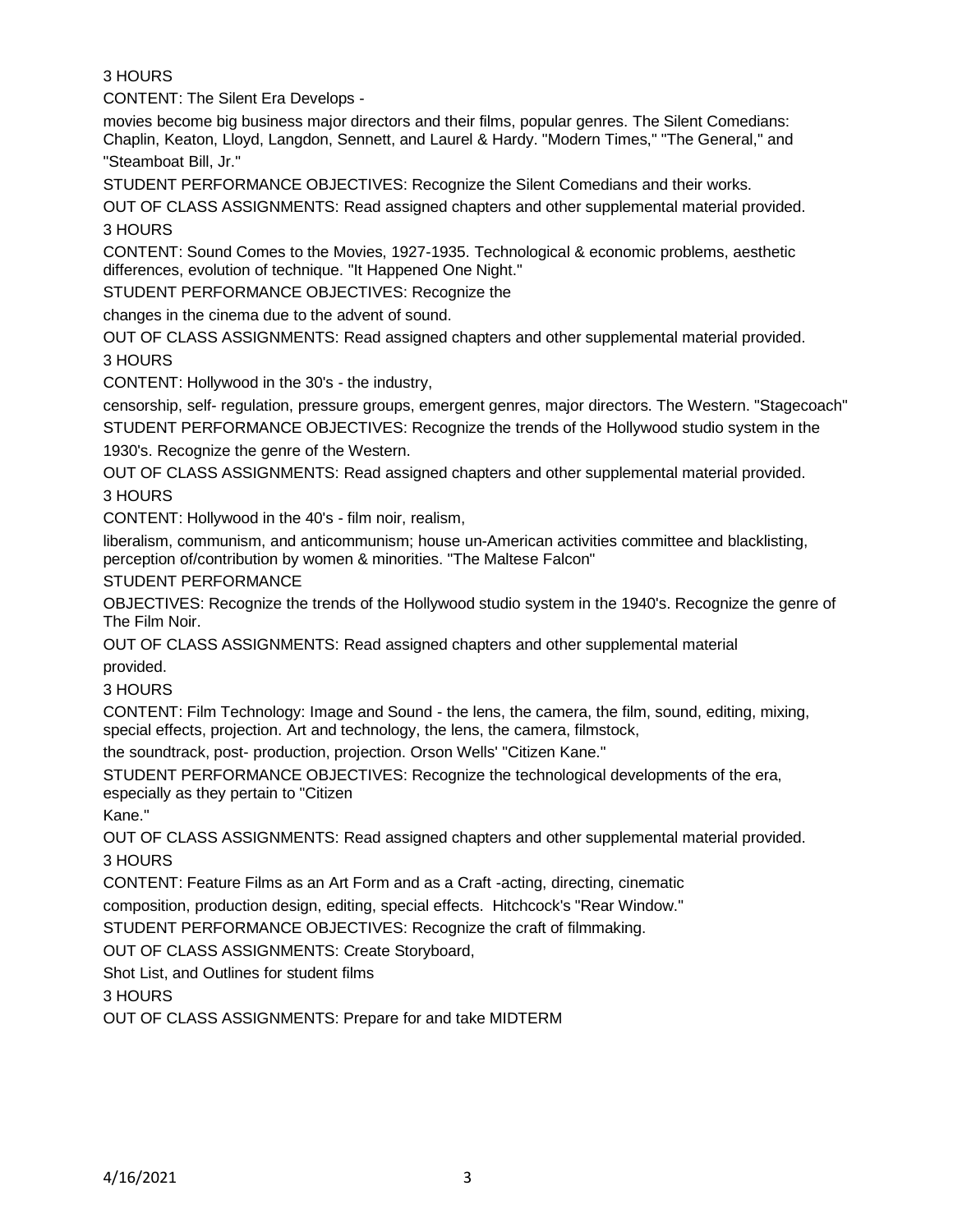# 3 HOURS

CONTENT: Contemporary Cinema - the 50's to Today - Where are we Headed? Television's

effect, new screen processes, fall of the studios and rise of the independents, internationalization, loosened controls on content, major directors and films, reevaluation and reemergence, economics

and technology, social content. The Sci-Fi film. "Invasion of the Body Snatchers."

STUDENT PERFORMANCE OBJECTIVES: Recognize the trends of the Hollywood studio system in the 1950's. Recognize the

genre of the Sci-Fi film.

OUT OF CLASS ASSIGNMENTS: Read assigned chapters and other supplemental material provided. 3 HOURS

CONTENT: The evolution of the Musical. "Singing In the Rain," The Sound of

Music," "That's Entertainment," "The Westside Story," "Chicago," and "Les Miserable."

STUDENT PERFORMANCE OBJECTIVES: Recognize the trends of the Musical.

OUT OF CLASS ASSIGNMENTS: Read assigned

chapters and other supplemental material provided.

3 HOURS

CONTENT: The evolution of the Comedy. "Some Like It Hot," "Dr. Strangelove," "Best In-Show," "The Pink Panther," "Airplane!" and

"Bridesmaids."

STUDENT PERFORMANCE OBJECTIVES: Recognize the trends of the Comedy.

OUT OF CLASS ASSIGNMENTS: Read assigned chapters and other supplemental material provided. 3 HOURS

CONTENT: The

evolution of the Italian film. "Cinema Pardiso," "Life is Beautiful," "Il Postino," and "The Bicycle Thief." STUDENT PERFORMANCE OBJECTIVES: Recognize the styles and cinematic techniques of Italian filmmakers.

OUT OF CLASS ASSIGNMENTS: Read assigned chapters and other supplemental material provided. 3 HOURS

CONTENT: The evolution of the German Film. "Run, Lola, Run!," "The Princess Warrior,"

"Nowhere in Africa."

STUDENT PERFORMANCE OBJECTIVES: Recognize the styles and cinematic techniques of German filmmakers.

OUT OF CLASS ASSIGNMENTS: Read assigned chapters and other supplemental

material provided.

3 HOURS

CONTENT: The evolution of other European and South American films. "Like Water for Chocolate." STUDENT PERFORMANCE OBJECTIVES: Recognize the styles and cinematic techniques

of European and South American films and filmmakers.

OUT OF CLASS ASSIGNMENTS: Read assigned chapters and other supplemental material provided. 3 HOURS

CONTENT: The evolution of film in Asia.

**STUDENT** 

PERFORMANCE OBJECTIVES: Recognize the styles and cinematic techniques of Asian filmmakers. "Children of Heaven," "Color of Paradise," "Captain Abu Raed," "A Separation," "Eat, Drink, Man Woman,"

"Crouching Tiger, Hidden Dragon," "Shall We Dance?" and "Departures."

OUT OF CLASS ASSIGNMENTS: Read assigned chapters and other supplemental material provided.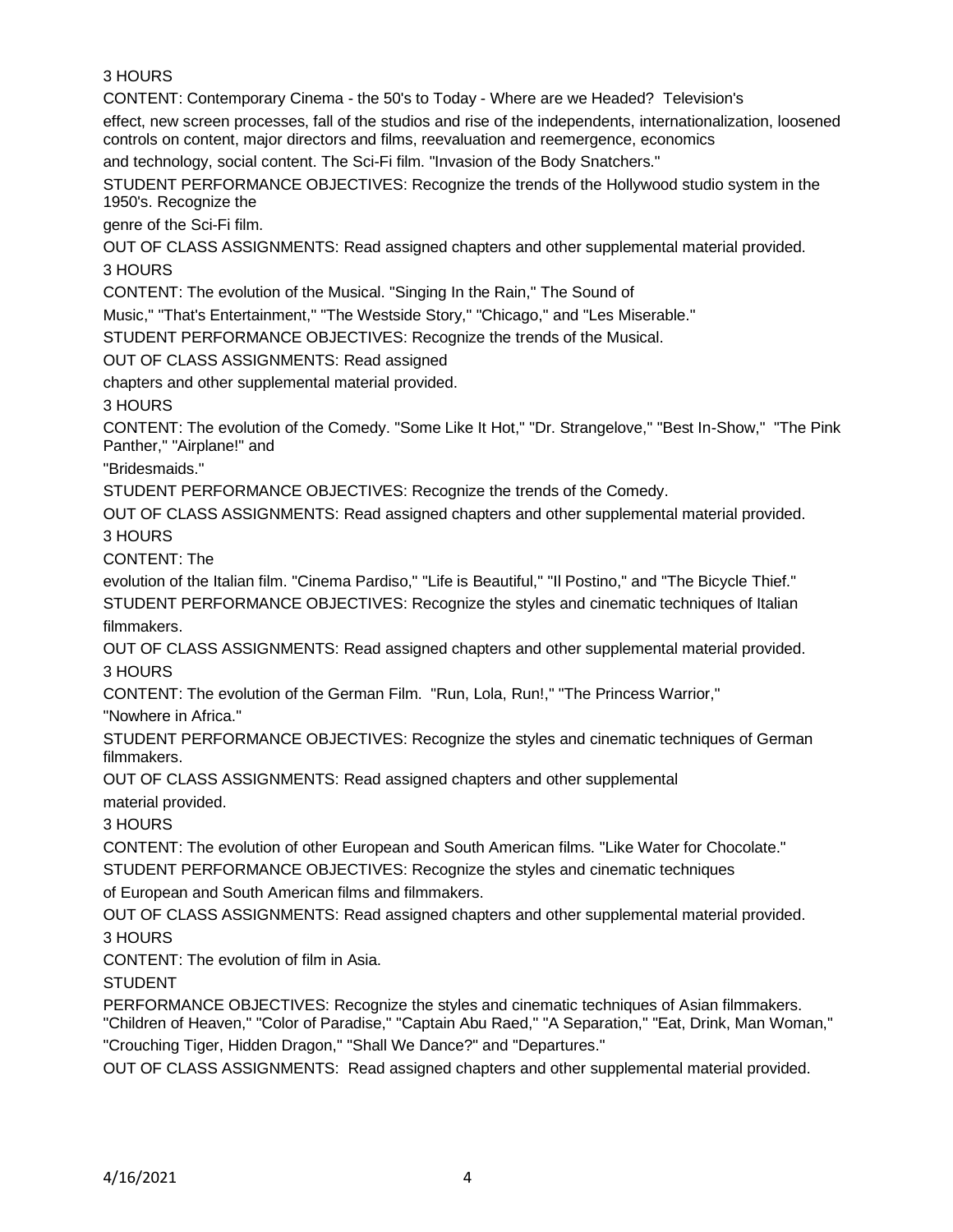# 3 HOURS

CONTENT: The Modern American

film. "Lincoln," "The Social Network," "Argo," etc. Modern trends in film and television. The indie. The internet. HBO, Showtime, Cinemax, and Neflix.

STUDENT PERFORMANCE OBJECTIVES: Recognize

the modern trends in film & television and compare to films of the past.

HOMEWORK: Edit Student Films

2 HOURS

CONTENT: Final Exam & watch student films

CLASS CONCEPTS:

1. Creativity, Business and

**Technology** 

- 2. Film Form
- 3. Narrative Systems
- 4. Film Language:
- a. Mise-en-scene
- b. Cinematography
- c. Editing
- d. Sound
- 5. Genre
- 6. Documentary, Experimental and Animation Arts
- 7. Intro to Major Historical Movements
- 8. Style as Formal System

# **METHODS OF INSTRUCTION:**

1. Lecture (extensive use of overhead projection and video) 2. Student participation 3. Film/video presentation to supplement lectures 4. Guest speakers when appropriate and available

#### **OUT OF CLASS ASSIGNMENTS:**

Required Outside Hours: 20 Assignment Description: An original short film. Required Outside Hours: 4 Assignment Description: Four film response papers.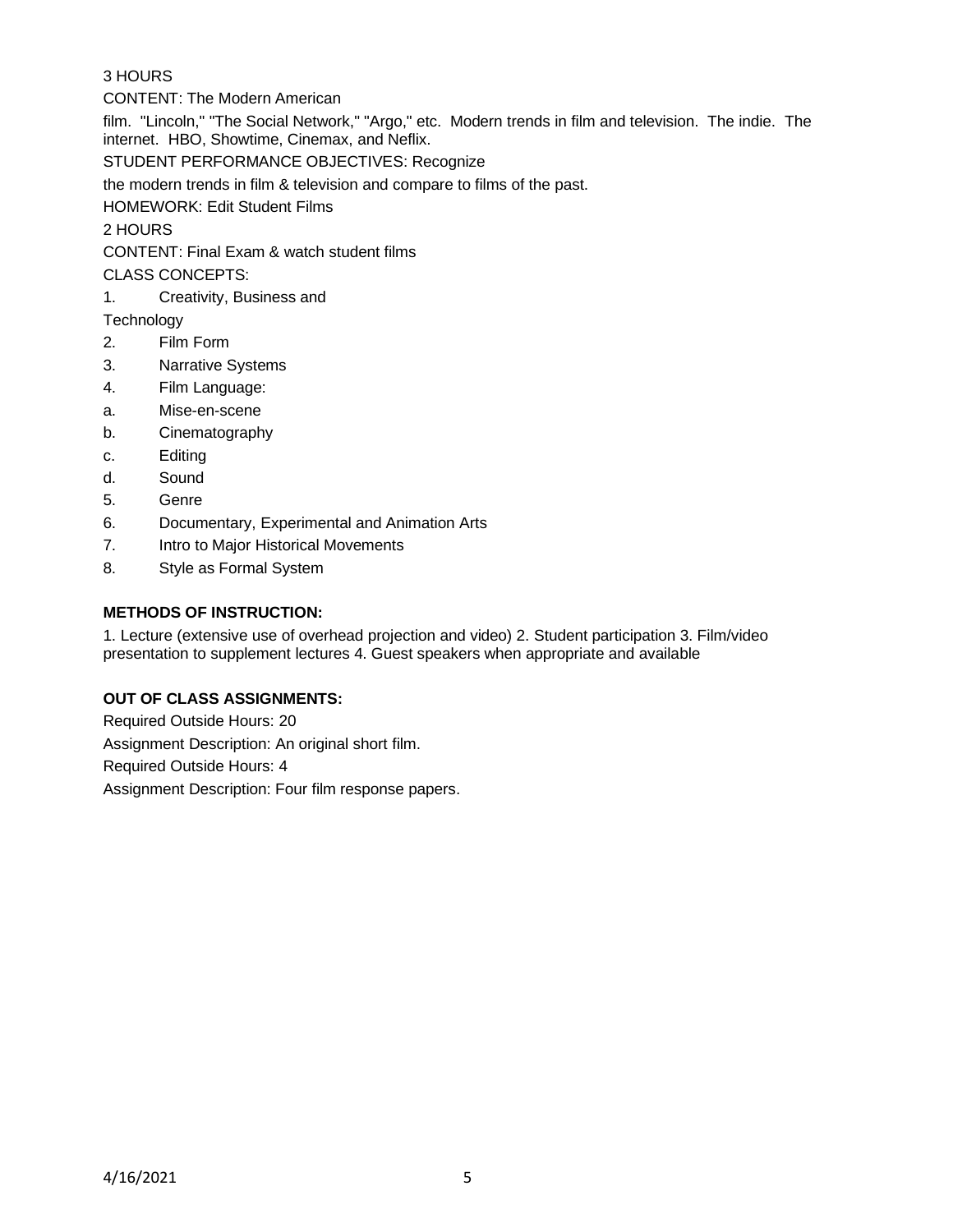# **METHODS OF EVALUATION:**

Writing assignments Percent of total grade: 10.00 % 10% - 20% Written homework; Essay exams; Term papers Skill demonstrations Percent of total grade: 30.00 % 30% - 40% Objective examinations Percent of total grade: 50.00 % 50% - 60% Multiple choice; True/false; Matching items

# **REPRESENTATIVE TEXTBOOKS:**

Required Representative Textbooks Richard Barsam. Looking At Movies: An Introduction to Film. Boston: Norton and Company,2015. ISBN: ISBN-13: 978-0393265194 Reading Level of Text, Grade: 13 Verified by: Verified by:Grant Richards